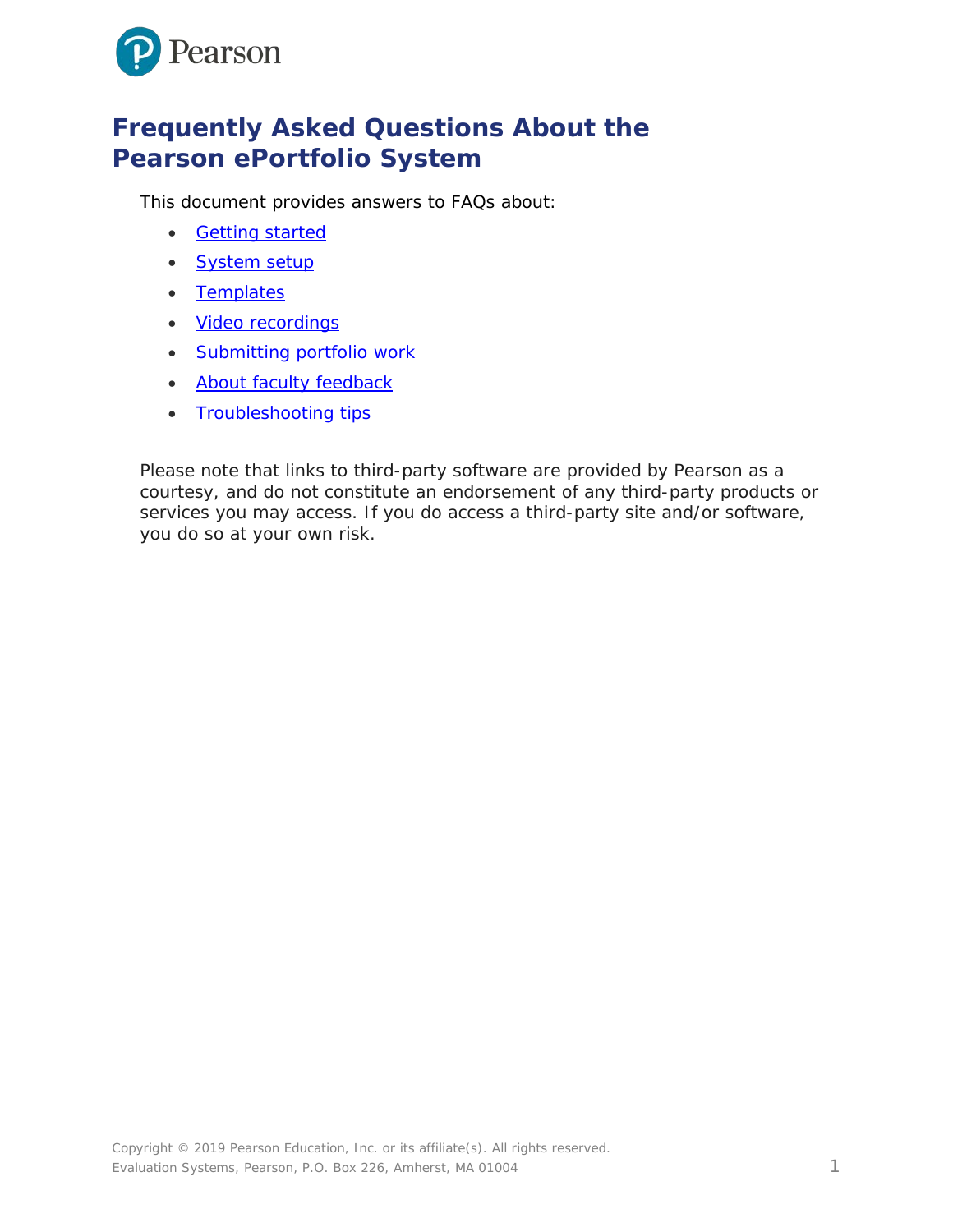

# <span id="page-1-0"></span>**Getting Started**

#### *As a candidate, how do I access the Pearson ePortfolio system?*

To begin, you should register for the edTPA assessment. From [www.tx.nesinc.com,](http://www.tx.nesinc.com/) select Register in the top navigation menu. Next, click the edTPA Pilot tab to review information about the registration process. Follow the instructions to create an account and register for edTPA. When you finish the registration process, you will be able to begin building your portfolio on the Pearson system.

#### *As a faculty reviewer, how do I access the Pearson ePortfolio system?*

Your institution's edTPA Coordinator will send you an invitation email through the Pearson system. Click on the link provided in the e-mail to become a faculty reviewer. On the sign-in page, enter your email address and create a password. You will now have access to the system.

Once you have established your account, you can access the system directly from [www.tx.nesinc.com](http://www.tx.nesinc.com/) or from the direct links in the candidate requests for feedback that you receive by email.

#### *Where do I begin once I sign in?*

To begin, you should access the Assessment Handbook, available through the system Portfolio Summary page, in the Instructions bar on the top left-hand side of the page. Read this document carefully; it contains the content of the assessment as well as other important information about building and submitting your portfolio.

You should also review the various resources available to guide you through using the Pearson ePortfolio system. See the [Prepare: Online Learning for](http://www.tx.nesinc.com/TestView.aspx?f=HTML_FRAG/edTPA_PrepMaterials.html)  [Pearson ePortfolio Users page](http://www.tx.nesinc.com/TestView.aspx?f=HTML_FRAG/edTPA_PrepMaterials.html) for available materials, including video tutorials, tips for uploading your video files, and specific tips for Mac users.

#### *What alternative arrangements are available?*

Pearson will work diligently with any candidate or faculty member requesting special arrangements. For more information, please review the page for [requesting alternative arrangements](http://www.tx.nesinc.com/TestView.aspx?f=GEN_RequestingAlternativeArrangements.html) or contact Customer Support (click the edTPA Pilot tab on the **Contact Us page**).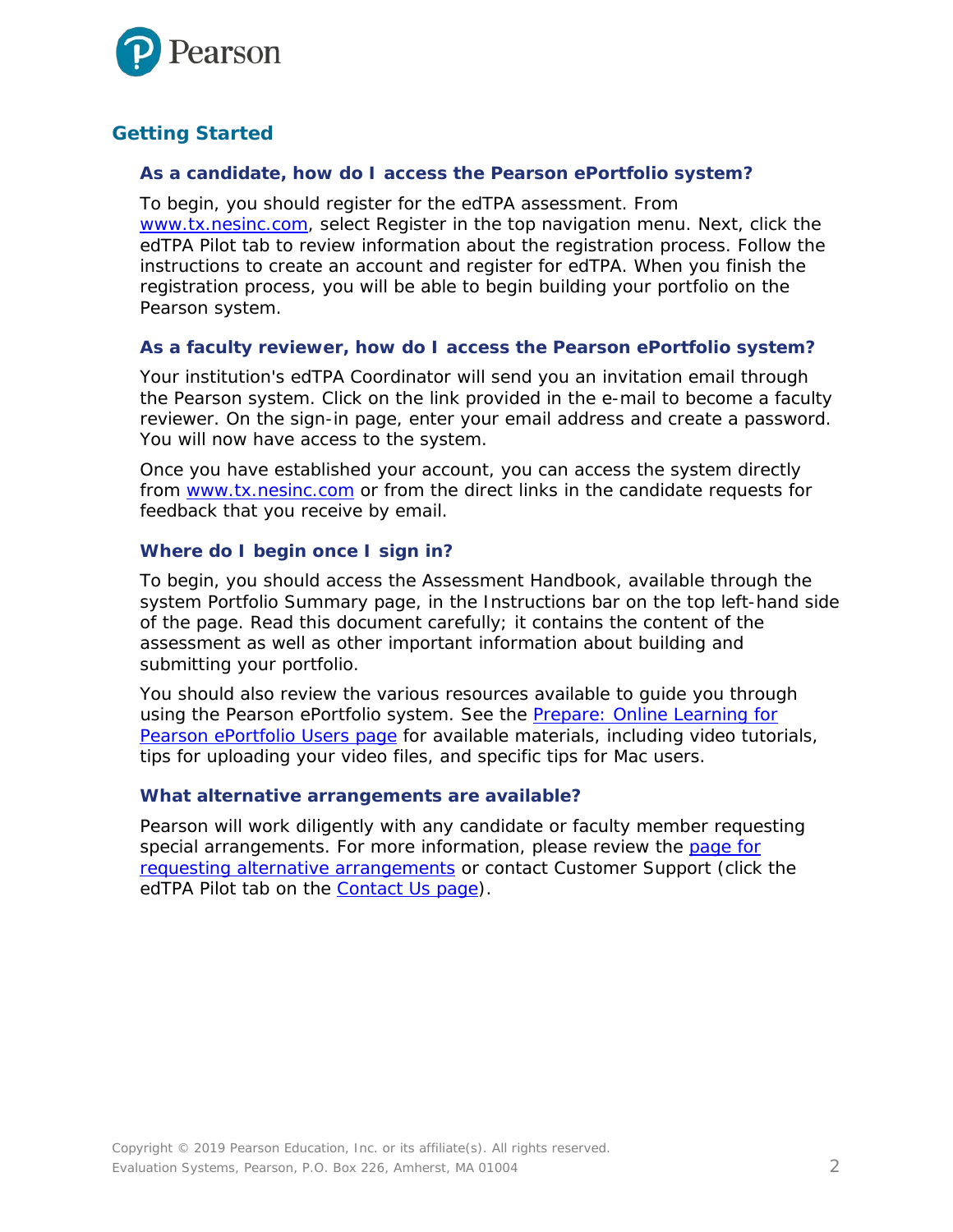

# <span id="page-2-0"></span>**System Setup**

## *What are the system requirements to use the Pearson ePortfolio system?*

You will need access to a computer with the following minimum specifications:

| <b>Operating System</b>     | <b>Browsers Supported</b>                                                                                          | <b>Internet</b><br><b>Connection</b> | <b>Additional</b><br><b>Software</b><br><b>Required</b>                                                                                                |
|-----------------------------|--------------------------------------------------------------------------------------------------------------------|--------------------------------------|--------------------------------------------------------------------------------------------------------------------------------------------------------|
| Windows 7 or later          | Internet Explorer 11 or<br>later<br>Chrome (latest version)<br>Firefox (latest version)                            | High speed                           | Adobe Flash Player<br>10.1 $*$ or higher<br>Adobe Reader 10.1.3*<br>or later<br>Microsoft <sup>®</sup> Word™<br>1997-2003 or later,<br>or OpenOffice 3 |
| Mac, OS X v10.9 or<br>later | Safari 9 or later<br>Chrome (latest version)<br>(Firefox users on a Mac<br>may experience known<br>browser issues) | High speed                           | Adobe Flash Player<br>10* or higher<br>Adobe Reader 10.1.3*<br>or later<br>Microsoft® Word™<br>1997-2003 or later,<br>or OpenOffice 3                  |

\*Adobe Flash Player and Reader are available free of charge at<http://get.adobe.com/flashplayer/> and [http://get.adobe.com/reader/.](http://get.adobe.com/reader/) If you are unable to update to Reader version 10.1.3, you may use version 9.5 as an alternative. Version 10.1.2 may cause unresolved errors when attempting to view embedded documents on the edTPA website.

#### *I have an older version of Adobe Flash Player. Will that work?*

No, please install the latest version of Adobe software.

#### *I have a 64-bit operating system (Windows or Mac) and use a 64-bit browser. When I try to play a video or provide feedback on a video, I do not see the video player. What is the problem?*

Adobe Flash Player 10 is not compatible with 64-bit browsers. If you are using a 64-bit browser on your machine, you must download Adobe Flash Player 11. You will find detailed instructions here:

[http://kb2.adobe.com/cps/000/6b3af6c9.html.](http://kb2.adobe.com/cps/000/6b3af6c9.html)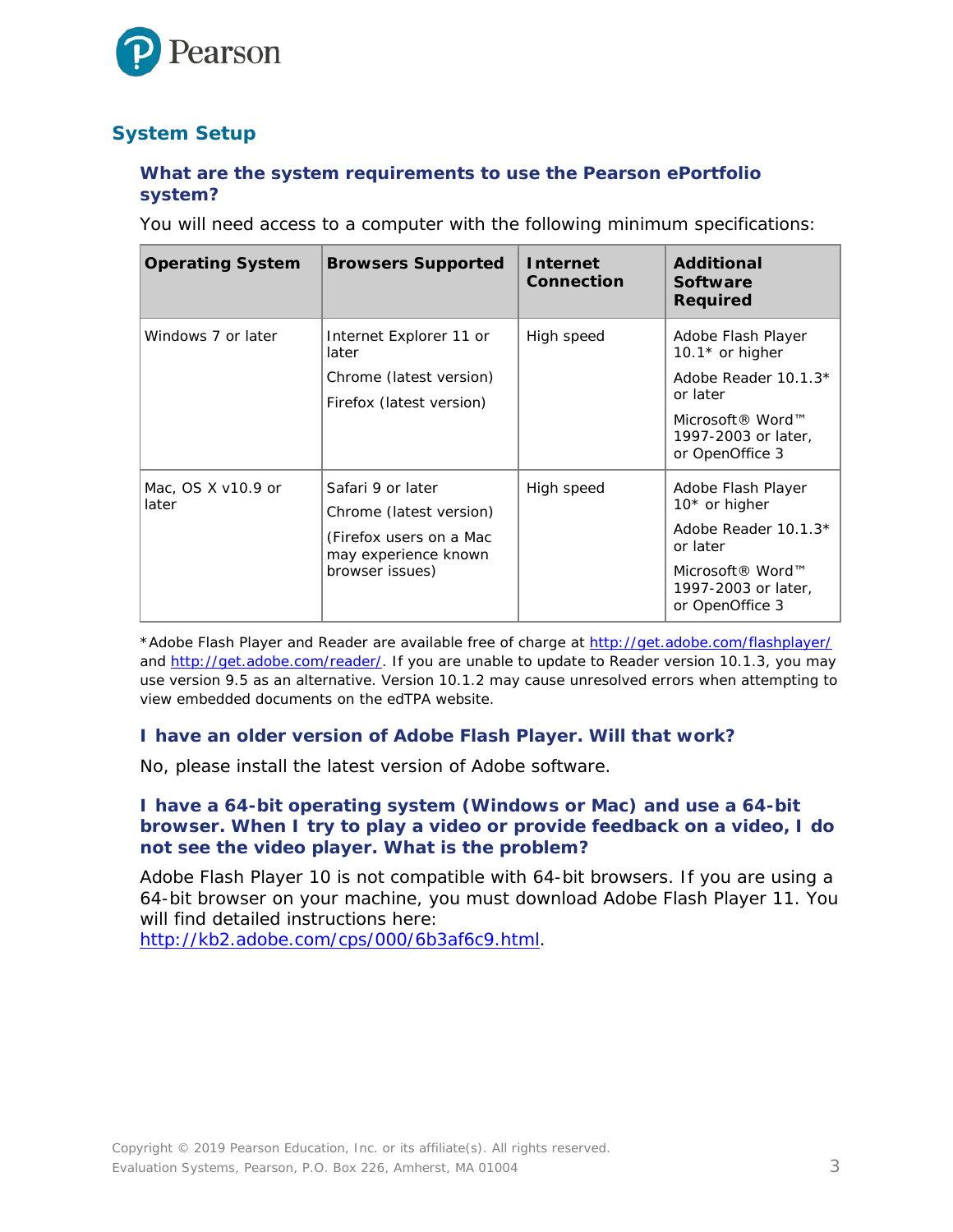

# <span id="page-3-0"></span>**Templates**

#### *How do I download the templates and type in my responses?*

From your Portfolio Summary page, click Start to access your portfolio page for a particular Part. Download the template using the link in the Instructions bar on the left-hand side of the page. Templates are formatted as word-processing files. Open the template using your word-processing software, and begin typing where you are prompted to record your response(s).

#### *Can I print out the documents with my responses and mail in the completed pages instead?*

No, all candidate assessment work must be submitted online.

#### *Can I update my work after I have already uploaded it?*

Yes, you may update your work at any time before you submit your portfolio by changing and re-uploading your original file. You must save your original file, as the system converts your uploaded work to a file that you will not be able to edit. When you re-upload your file, the system will automatically replace your original submission with the new file.

# <span id="page-3-1"></span>**Video Recordings**

#### *Where do I obtain a digital camcorder in order to complete my video recording?*

If you do not own a digital camcorder, check if your institution has one you can use. You can also check with friends or family members before deciding to purchase your own.

To ensure you use a digital camcorder that meets technical specifications, please review the document *Troubleshooting Tips for the Pearson ePortfolio System*, available on the Texas Educator Certification Examination Program website.

# *What information must be included in my video recording?*

The instructions for the Parts related to the videos describe in detail the requirements for the video content. These instructions can be found in the Assessment Handbook, available through the system Portfolio Summary page, in the Instructions bar on the top left-hand side of the page.

#### *My school already collects and keeps on file video release forms from its students. Are these forms adequate for this assessment?*

You should review these video release forms to make sure that the language allows for the release of videos to a third party such as Pearson. If you have any questions, contact Customer Support (click the edTPA Pilot tab on the [Contact](http://www.tx.nesinc.com/Contacts.aspx)  Us [page\)](http://www.tx.nesinc.com/Contacts.aspx).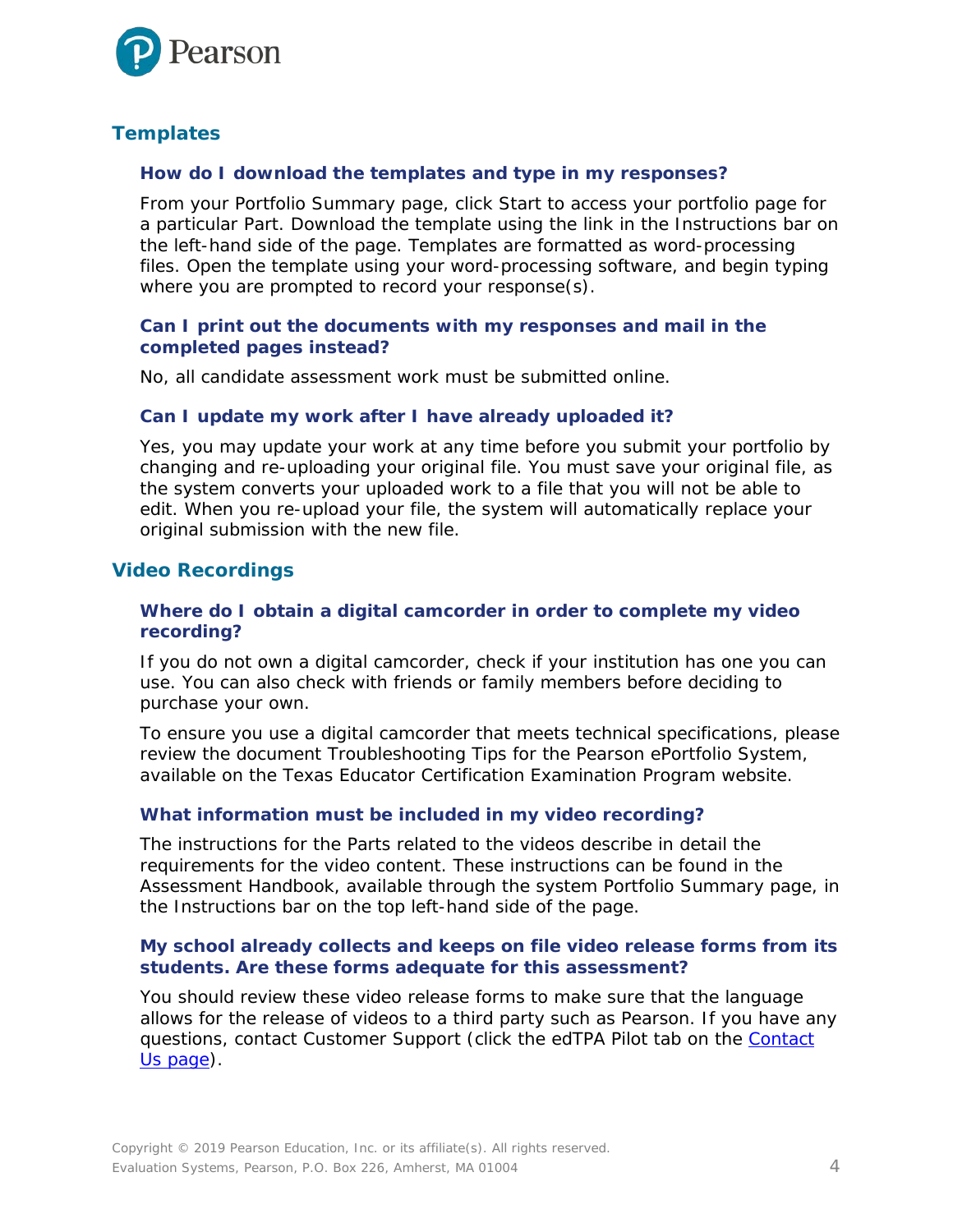

#### *I am unable to obtain releases or appropriate permission to video record (e.g., my principal or supervising teacher will not allow video recording). How should I proceed?*

Contact Customer Support (click the edTPA Pilot tab on the [Contact Us page\)](http://www.tx.nesinc.com/Contacts.aspx), who can direct this issue to a Pearson test coordinator who will contact you.

#### *What kinds of video files can I upload?*

The following file formats are acceptable: .flv, .asf, .qt, .mov, .mpg, .mpeg, .avi, .wmv, .mp4, and .m4v.

#### *Is there a limit to the video file size?*

We recommend file sizes between 200 and 300 MB; the maximum size that the system accepts is 500 MB.

#### *Why is there a 500 MB limit on file uploads?*

The Pearson ePortfolio system has a 500 MB size limit for each uploaded file. There is no limit on the number of megabytes (MB) uploaded for an entire portfolio. A 500 MB limit was set to encourage the compression of large videos before candidates attempt an upload. The success of an upload through any application depends heavily on the type of network, the file size, and the network capacity at upload time.

#### *How do I upload a video file?*

Training materials are provided on the [Prepare: Online Learning for Pearson](http://www.tx.nesinc.com/TestView.aspx?f=HTML_FRAG/edTPA_PrepMaterials.html)  [ePortfolio Users page.](http://www.tx.nesinc.com/TestView.aspx?f=HTML_FRAG/edTPA_PrepMaterials.html) This page includes a video overview with a tutorial for uploading files, called *Preparing Your Assessment with the Pearson ePortfolio System*. There is also other support material, including *Troubleshooting Tips*.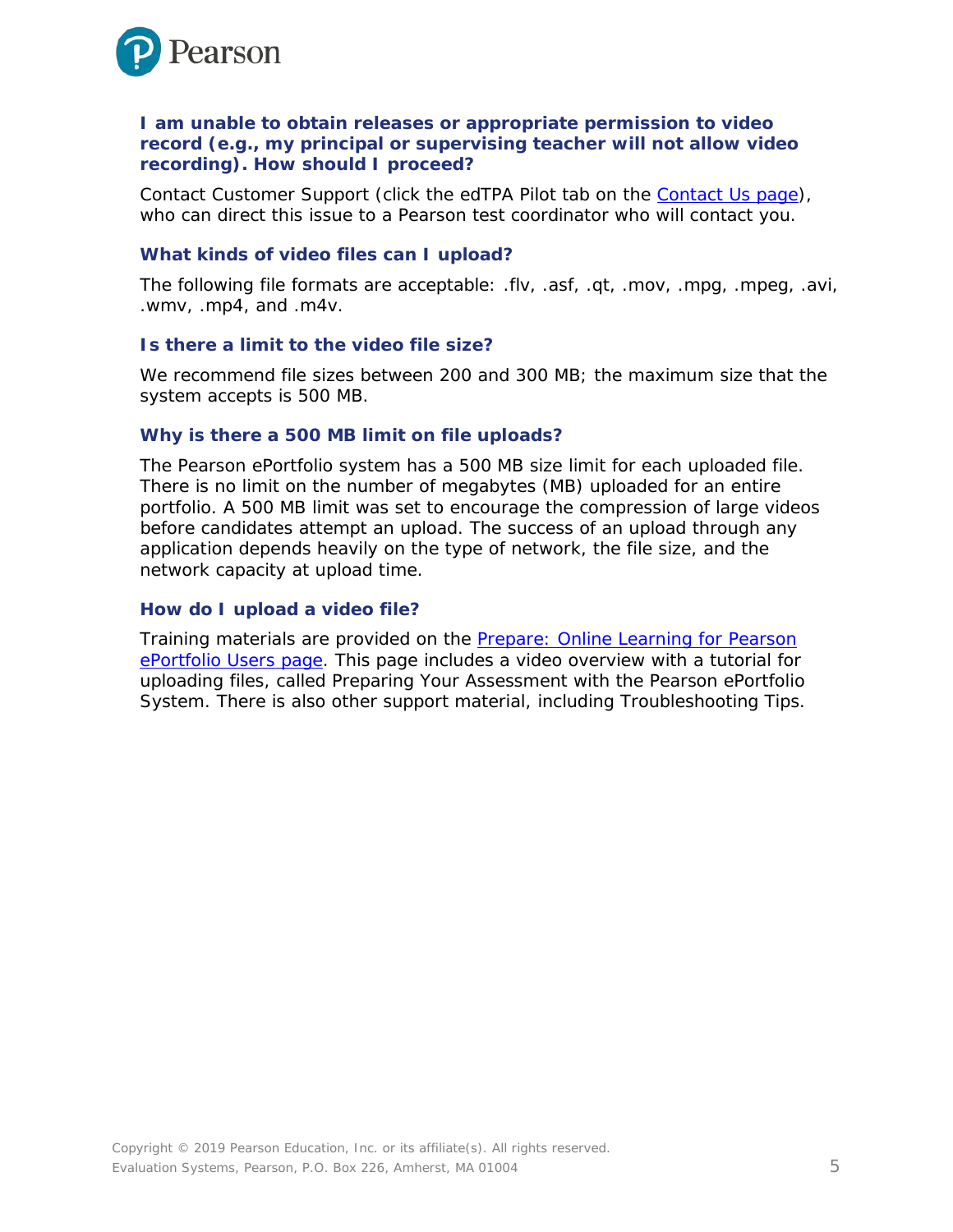

## <span id="page-5-0"></span>*My video won't upload. What should I do?*

Review the following chart to help identify steps you can take to ensure your video uploads successfully. If you continue to experience difficulties, review the *Troubleshooting Tips* or contact Customer Support (click the edTPA Pilot tab on the [Contact Us page\)](http://www.tx.nesinc.com/Contacts.aspx).

| *If Your Upload<br><b>Speed Is:</b> | **And Your File<br>Size Is: | <b>Please Try the Following:</b>                                                                |
|-------------------------------------|-----------------------------|-------------------------------------------------------------------------------------------------|
| Less than 1.5 Mbps                  | Less than 200 MB            | Try to upload on your institution network or<br>another broadband network.                      |
|                                     | 200 MB or greater           | Convert your video to a smaller file size.                                                      |
| 1.5 Mbps or greater                 | Less than 200 MB            | Try to upload again on your primary network<br>connection, possibly at a different time of day. |
|                                     |                             | Try to upload on your institution network or<br>another broadband network.                      |
|                                     | 200 MB or greater           | Convert your video to a smaller file size.                                                      |

\* Your upload speed can be determined at [www.SpeedTest.net.](http://www.speedtest.net/) If you require further instructions, please contact Customer Support. Uploads that take more than an hour may be interrupted by network issues. You should target a file size that can be uploaded in less than an hour.

\*\* Your file must be in one of the following video file formats: .flv, .asf, .qt, .mov, .mpg, .mpeg, .avi, .wmv, .mp4, or .m4v. If it is not, try to convert your video to the appropriate format using the software for your digital camcorder. Compression and conversion instructions are also available for both PC and Mac computers along with other helpful information; see the [Prepare:](http://www.tx.nesinc.com/TestView.aspx?f=HTML_FRAG/edTPA_PrepMaterials.html)  [Online Learning for Pearson ePortfolio Users page.](http://www.tx.nesinc.com/TestView.aspx?f=HTML_FRAG/edTPA_PrepMaterials.html)

#### **Video Tips for Popular Cameras**

#### *iPhone® and iPad®*

If you are planning to use your iPhone® (4 or later), or iPad® (2 or later) mobile digital device to record your video, keep in mind the following:

- The camera on the front is a VGA-quality camera and is much lower resolution than the camera on the back. You may want to consider using this front camera to record your video since the file will be smaller and easier to upload. The resolution should still be adequate for viewing.
- The camera on the rear is high-definition. Using this HD camera to record your video will produce a very large file. In order to upload it to the Pearson ePortfolio system you will need to compress the file before uploading.

Note: iPhone 3G devices only have VGA video recording.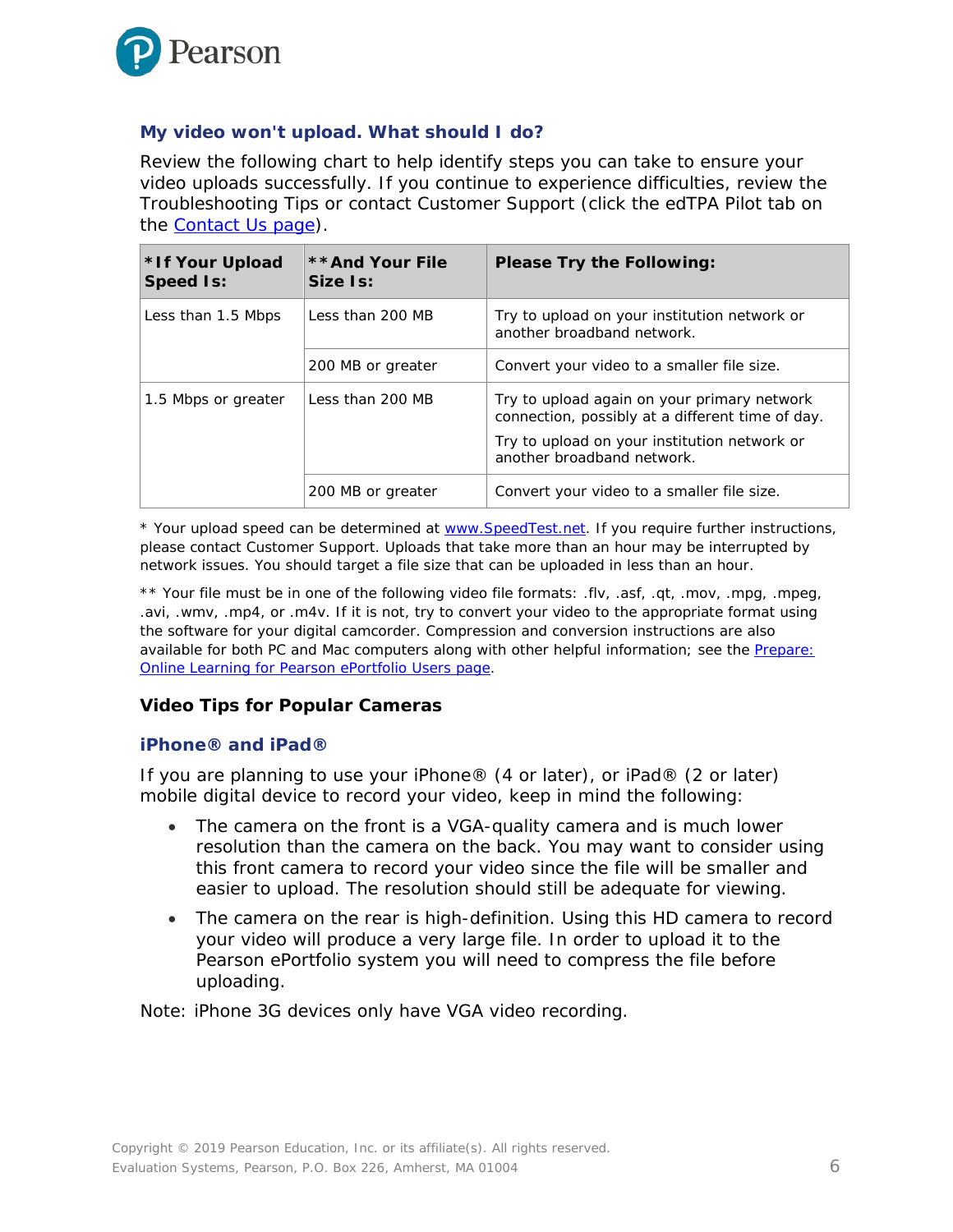

## *Flip™ UltraHD, MinoHD, SlideHD Cameras*

If you use a Flip camera to record high-definition video, the resulting file will be very large. In order to upload it to the Pearson ePortfolio system, you will need to compress the file before uploading.

# <span id="page-6-0"></span>**Submitting Portfolio Work**

#### *Do I need to complete the entire assessment before I can submit my portfolio for scoring?*

All required work must be uploaded and must comply with the requirements in order to submit your portfolio for scoring.

# <span id="page-6-1"></span>**About Faculty Feedback**

#### *As a candidate, how do I send a request for feedback to my professor? How do I review my professor's feedback?*

After you have uploaded your work, you may submit a request for feedback if your institution is using this feature of the Pearson ePortfolio system. To request feedback from your professor, click the Request Part Feedback button from the Part page within your portfolio. The system will generate a standard message with pre-filled information in the header. Open the dropdown menu in the "To" field to select your professor from the list of faculty from your institution. Fill out the rest of the form and click Send. The system will send your request to your professor. If your professor's name is not listed in the system, contact your institution's edTPA coordinator.

For an overview on requesting and receiving feedback, you may watch a training video provided on the [Prepare: Online Learning for Pearson ePortfolio Users](http://www.tx.nesinc.com/TestView.aspx?f=HTML_FRAG/edTPA_PrepMaterials.html)  [page.](http://www.tx.nesinc.com/TestView.aspx?f=HTML_FRAG/edTPA_PrepMaterials.html)

#### *As a faculty reviewer, how can I see the assignments my students are being asked to complete?*

Faculty reviewers can obtain edTPA assessment materials from their institution. Please contact your institution's edTPA Coordinator.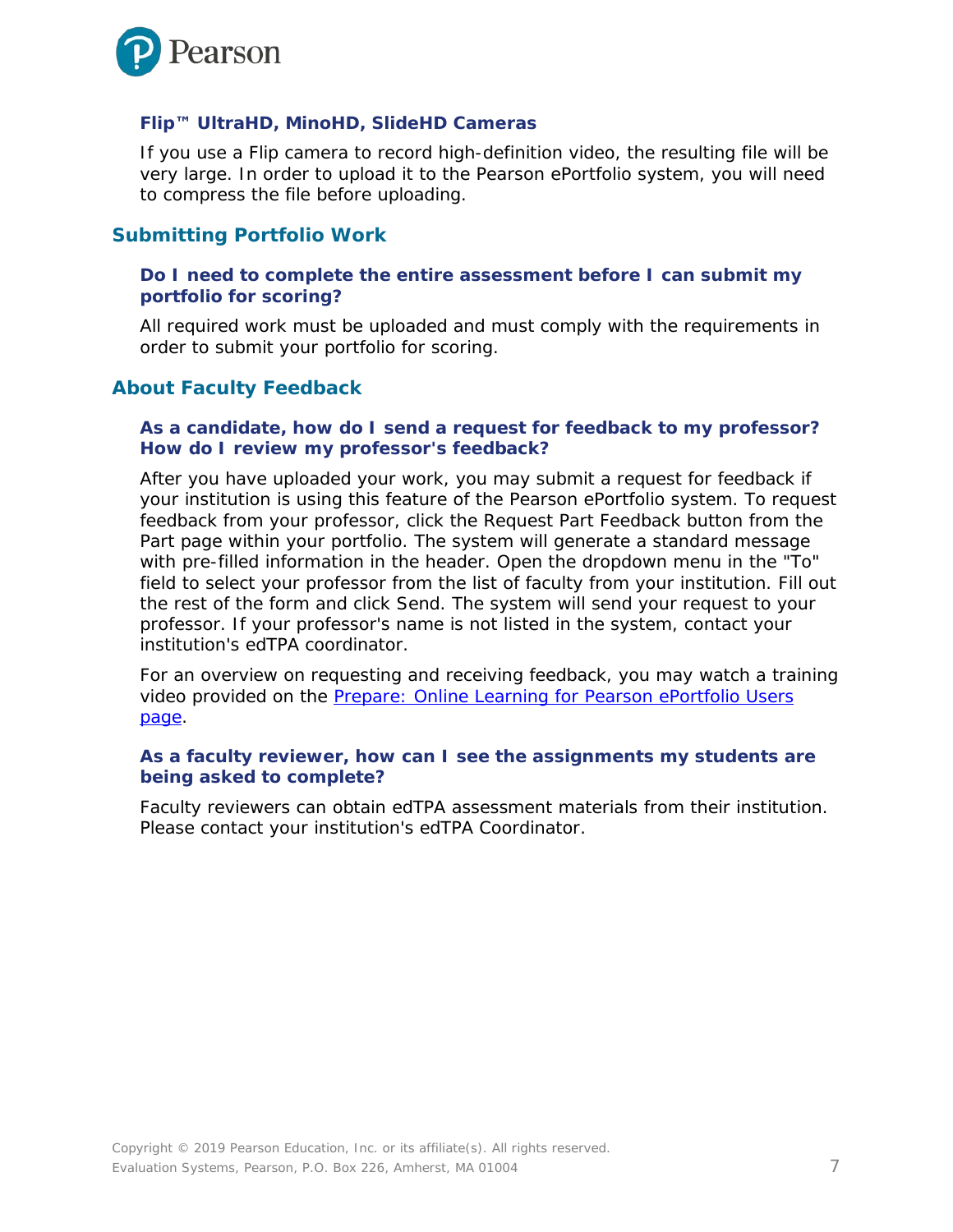

#### *As a faculty reviewer, how do I respond to a candidate's request for a review of their materials?*

When a candidate requests feedback, the system will generate an email message and send it to your email address on record. The email will contain a link to the system; click this link and then sign in to your account.

Within the system, you will see the candidate's request in your Message Center. Select the message and then click the Review Work and Reply button. You will then be able to review the candidate's work and enter your feedback.

#### *As a faculty reviewer, I can't play my student's video. What should I do?*

Check to make sure you have Adobe Flash 10.0 or higher installed; see the System Setup section above for a link to install this. If you are still unable to play the video, contact Customer Support (click the edTPA Pilot tab on the [Contact Us page\)](http://www.tx.nesinc.com/Contacts.aspx).

#### *As a faculty reviewer, can I download my students' videos?*

No. You may only view your students' videos within the Pearson ePortfolio system. Due to program privacy policies, users may not download video files.

#### <span id="page-7-0"></span>**Troubleshooting Tips**

#### *When I attempt to upload a video file, the upload takes a very long time and then closes without finishing. What is wrong?*

Please review the answer for the question above, ["My video won't upload. What](#page-5-0)  [should I do?"](#page-5-0)

#### When I uploaded a file, I got a Processing message for a long period of *time. Is this normal?*

The "Processing" message indicates your file has been uploaded, but more time is needed for the file to be displayed in the Pearson ePortfolio system.

The duration of this process can vary depending on the file size. Documents should appear in the "Ready" state within 15 minutes after an upload has completed; video files may take as long as one hour to appear as "Ready."

You can continue to perform other functions on the Pearson ePortfolio system or sign out while a file upload is in a Processing state.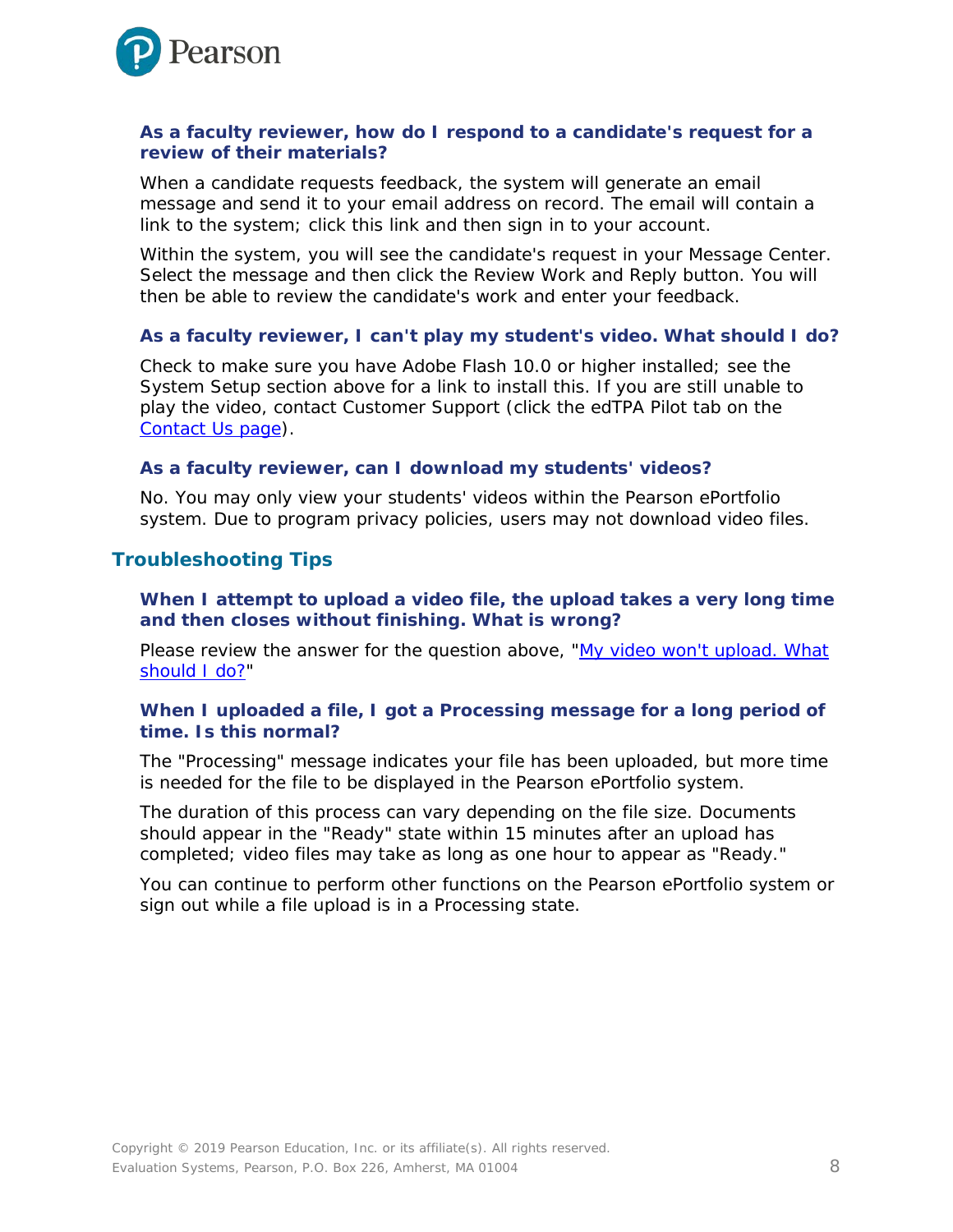

#### *I received an error stating my video file is too large. My video is only 10 minutes long. Why am I getting this error?*

Video length is not an accurate measurement of video file size. Videos recorded in high-definition will have large file sizes, despite the short length of the recording.

If you are planning to use your iPhone® (4 or later), or iPad® (2 or later) mobile digital device to record your video, keep in mind the following:

- The camera on the front is a VGA-quality camera and is much lower resolution than the camera on the back. You may want to consider using this front camera to record your video since the file will be smaller and easier to upload. The resolution should still be adequate for viewing.
- The camera on the rear is high-definition. Using this HD camera to record your video will produce a very large file. In order to upload it to the Pearson ePortfolio system, you will need to compress the file before uploading.

Note: iPhone 3G devices only have VGA video recording.

#### *Are there any free tools available for video compression?*

Yes. See the [Prepare: Online Learning for Pearson ePortfolio Users page](http://www.tx.nesinc.com/TestView.aspx?f=HTML_FRAG/edTPA_PrepMaterials.html) for information about compression tools for PCs and Macs.

#### *I have an image to submit, but the system doesn't allow me to upload it. What should I do?*

Image files (e.g., .jpg, .bmp, .gif) are not valid file formats for submission. You can insert the image into a Microsoft Word or OpenOffice Writer document, and save it using the "File/Save" or "File/Save As..." features in those applications.

#### *I'm attempting to upload a file, but the file appears grayed-out and/or doesn't appear in the pop-up window where I choose the file I wish to upload.*

The Pearson ePortfolio system is configured to only recognize the acceptable file formats stated in each Part template. Files that are not in an acceptable format will not be available to upload. Please refer to the Part template for complete information regarding the acceptable file formats for each Part.

See the [Prepare: Online Learning for Pearson ePortfolio Users page](http://www.tx.nesinc.com/TestView.aspx?f=HTML_FRAG/edTPA_PrepMaterials.html) for guidelines and tutorials for completing the edTPA assessment in the Pearson ePortfolio system.

#### *My files are listed as "In Progress," but I uploaded them a week ago. Is something wrong?*

On the Portfolio Summary page, any Part that has at least one uploaded file will appear as "In Progress." This means that one or more files in the Part have been successfully uploaded to the Pearson ePortfolio system, and that work on that